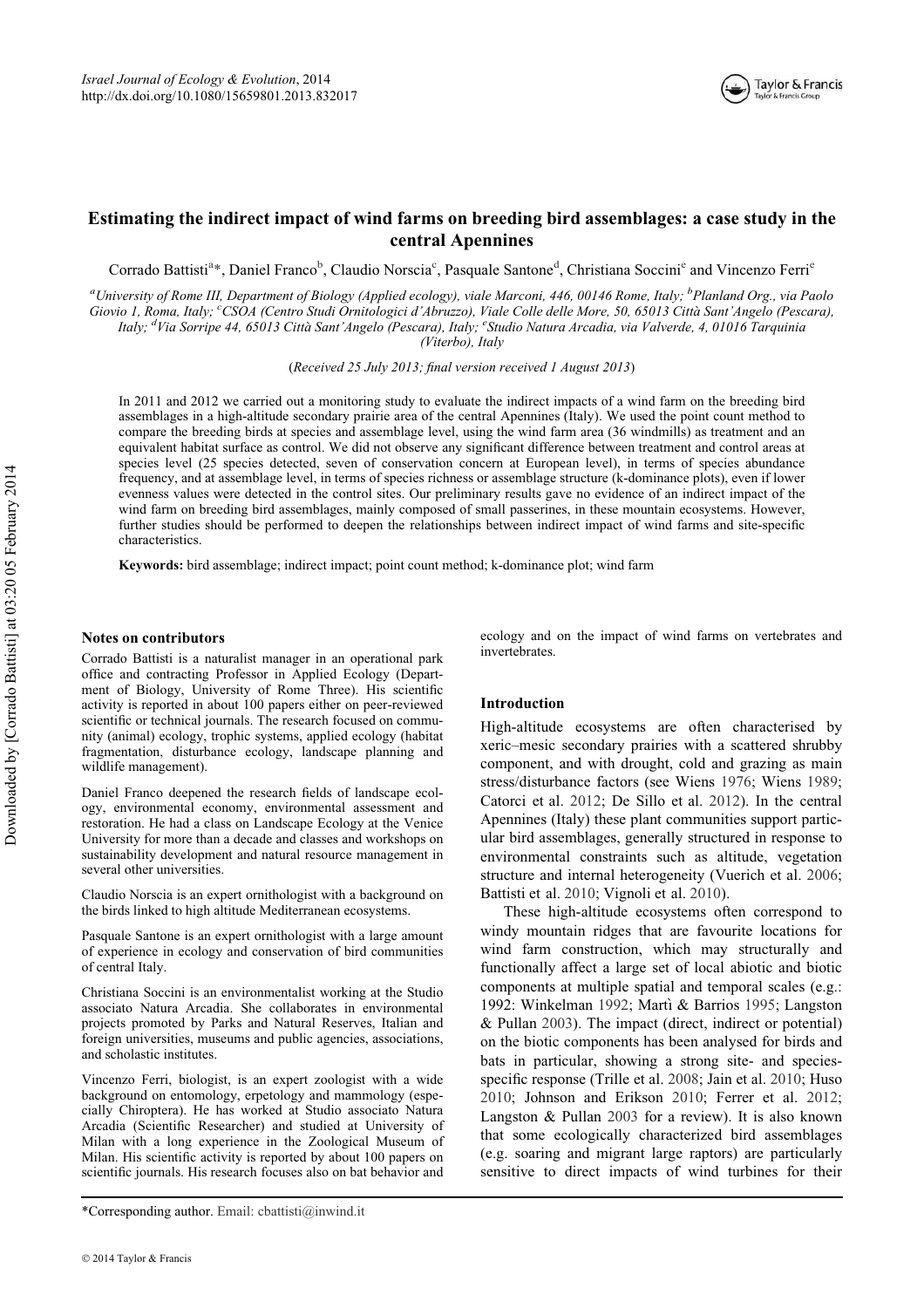intrinsic eco-behavioural traits (Zieliński et al. 2009; Noguera et al. 2010).

Wind farm-related infrastructures (windmills, roads, electric lines) may also indirectly impact species, as they change their habitats and consequently affect density and frequency at the species level, as well as richness, diversity and evenness at the assemblage level. Studies on the indirect impact of wind farms on breeding bird assemblages are lacking, at least in the Mediterranean area.

The aim of this paper is to estimate the indirect impact of a high altitude wind farm on a breeding bird community of the central Apennine (Italy). The work is based on a large sampling scheme (2011–2012 ex-post monitoring) designed to give estimations of the indirect impact by means of the comparison of composition and structure of the bird assemblages in comparable impacted ('treatment', i.e. area with windmills) and non-impacted ('control') habitats.

## Materials and methods

#### Study area

The study area is located in the Collarmele Municipality (Marsica District; Province of L'Aquila; central Italy) and is characterized by high-altitude secondary prairies (mesic grasslands with at least 90% herbaceous cover) of the central Italy Apennines (Santone & Di Carlo 1994; Pellegrini et al. 2007). Shrubs or trees are relatively rare and mostly represented by an artificial pine stand (Pinus nigra). The wind farm in the studied area is composed of 36 threebladed windmills (type: VESTAS 2MW and GE) located between 800 and 1300 metres of altitude. The windmills, working since 2007, have the following characteristics: rotor height between 78 and 80m from the ground; length of the individual blades: 40m; overall height affected: 118–120m; area swept by the blades: between 5000 and 5200m<sup>2</sup>. Two meteorological towers (50m high) are also present in the surroundings of the study area.

During the study (May–June 2011 and 2012; see below) the turbines were active each day (approximately 9–14 hours/day: from 9–11 a.m. to 6.–11 p.m.): consequently, disturbance caused by these structures on bird assemblages may be comparable within each year and between years.

## Sampling design

In the studied area, the plant communities are characterized by a simple vertical complexity that allows longdistance bird detection and the use of direct visual methods. Therefore we used the point count method (Bibby et al. 2000; Sutherland 2006) both in the "treatment" (i.e. a sub-area with windmills) and in "control" sites (i.e. a neighbouring sub-area comparable for habitat type) to survey the bird assemblages, even if it is more efficient for small/frequent breeding birds than for larger/less frequent breeding, vagrant or migrant birds (e.g. raptors), due to the limited time span of the observation sessions.

Consequently, the results of this study are not applicable to these latter birds. For the treatment sites we established a set of point counts (hereafter PCs) located near a random sample of wind turbines. For each PC we set an equivalent (in terms of vegetation habitat and altitude) control site at least 400 metres distant from the corresponding windmill PC. We located a total of 40 PCs in both years (2011 and 2012).

Sampling was carried out from May to June, corresponding to the breeding bird season at this latitude and altitude, by means of two 10-minute-long sessions in each PC from 9 a.m. to 2 p.m. (2011: total sampling 400 minutes; 2012: total sampling 400 minutes).

In each PC, we sampled the number of individuals of each breeding species  $(n)$  and the total amount of individuals  $(N)$ , both in the treatment and the control sites. From these two sessions we selected the higher registered values for each species, to account for the method's underestimation in bird detection (Sutherland 2006).

For each assemblage (control and treatment in the two years) we obtained: (1) the relative frequency (dominance;  $\mathbf{f}$ r<sub>i</sub>, as n/N) of each species in the bird assemblage, considering dominant species the species with  $fr<sub>i</sub> > 0.05$ ; (2) the species richness (S); (3) the Simpson diversity index, calculated as  $D_s = 1-D$  where D is  $\sum fr_i^2$ ; (4) the Simpson's measure of evenness, calculated as  $E_{1/D} = (1/D)/S$  (Krebs 1999). We used the Simpson index because its meaningfulness and robustness are less sensitive to species richness and independent of the sample size (Lande 1996; Magurran 2004).

We controlled for data reliability by means of: (1) randomizing the position of the PCs in the study area, (2) stratifying the data for two sampling sites (control vs. treatment), (3) spacing the PCs to account for the data independence and pseudoreplication (at least 400 metres between each one), (4) assuming a similar species detectability due to similar visual conditions (open habitats, high detectability of bird individuals; Sutherland 2006).

We analysed the data on species frequency using a k-dominance plot (Lambshead et al. 1983). In this analysis the cumulative (relative) abundance of species in an assemblage (y-axis) is plotted against log-species rank (x-axis). We used this approach because it can discriminate among assemblages exposed to different levels of disturbance (Platt et al. 1984). If the curve representing one assemblage lies entirely above another, the first assemblage can be considered less diverse and more affected by human activity than the second one, while curves that cross over may suggest a lack of effect of disturbance (Magurran 2004 for review). Despite their strong informational power, k-dominance plots have been only occasionally performed for bird assemblages (e.g., Preston 1960).

We used AERC-TAC (2003) for bird taxonomic nomenclature (Fracasso et al. 2009). To assess the differences between species richness and relative frequency of the species in treatment and control areas, we performed a  $\chi^2$  test. Alfa was set to 0.05.

## Results

We detected 630 individuals (242 in 2011 and 388 in 2012) belonging to 25 breeding bird species (21 in 2011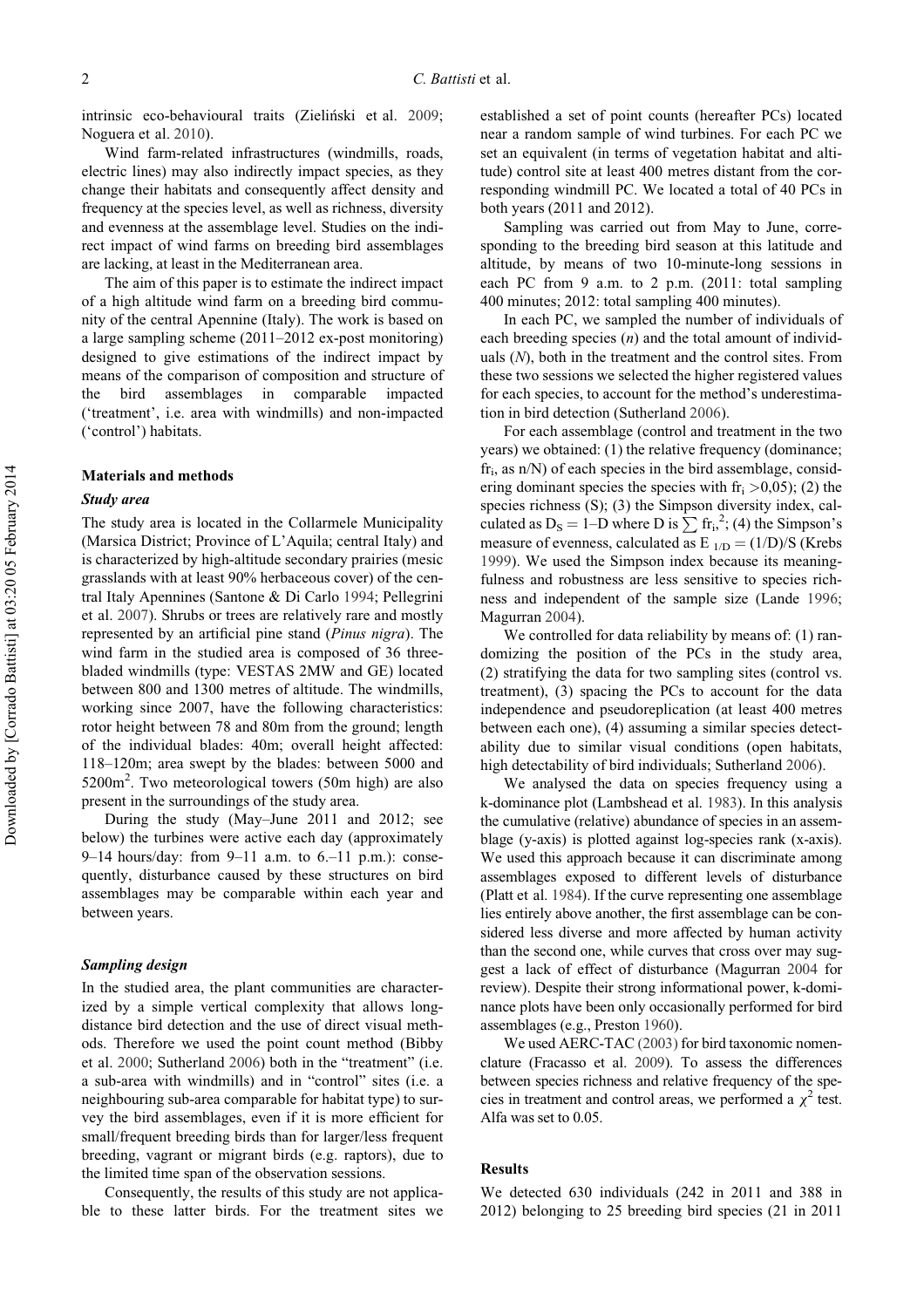Table 1. Structure of the breeding bird assemblages in treatment and control areas (2011 and 2012). Number of individuals (n) correspond to the maximum value between the two sampling sessions;  $fr_i$  = relative frequencies. Conservation status: 1: SPEC (Species of European Conservation Concern) 3, 2: SPEC 2; 3: Annex 79/409/CEE Birds Directive. In bold the dominant species ( $fr_i > 0.05$ ). Statistic (differences between relative frequencies:  $\chi^2$  test): Alauda arvensis: 2011:  $\chi^2 = 1.168$ , p = 0.28; 2012:  $\chi^2 = 0.353$ , p = 0.55; Anthus campestris:  $\chi^2 = 1.344$ , p = 0.246; 2012:  $\chi^2 = 1.454$ , p = 0.23, Oenanthe oenanthe:  $\chi^2 = 0.303$ , p = 0.582; 2012:  $\chi^2 = 1.516$ , p = 0.22; Carduelis cannabina:  $\chi^2 = 2.432$ , p = 0.119; 2012:  $\chi^2 = 0.022$ , p = 0.82.

|                                   | 2011               |       |               |       |                |       | 2012            |       |              |       |                |       |
|-----------------------------------|--------------------|-------|---------------|-------|----------------|-------|-----------------|-------|--------------|-------|----------------|-------|
| number of point count<br>species  | 10<br>treatment    |       | 10<br>control |       | 20<br>total    |       | 11<br>treatment |       | 9<br>control |       | 20<br>total    |       |
|                                   |                    |       |               |       |                |       |                 |       |              |       |                |       |
|                                   | <b>Buteo</b> buteo | 1     | 0.010         |       |                | 1     | 0.004           |       |              |       |                |       |
| Falco tinnunculus <sup>1</sup>    |                    |       | 4             | 0.028 | 4              | 0.017 | $\overline{4}$  | 0.021 | 2            | 0.010 | 6              | 0.015 |
| Lullula arborea <sup>2, 3</sup>   | 1                  | 0.010 | 3             | 0.021 | 4              | 0.017 | 6               | 0.031 | 10           | 0.051 | 16             | 0.041 |
| Alauda arvensis <sup>1</sup>      | 31                 | 0.307 | 59            | 0.418 | 90             | 0.372 | 46              | 0.240 | 55           | 0.281 | 101            | 0.26  |
| Anthus campestris <sup>1, 3</sup> | 14                 | 0.139 | 11            | 0.078 | 25             | 0.103 | 26              | 0.135 | 17           | 0.087 | 43             | 0.111 |
| Anthus spinoletta                 | 3                  | 0.030 | 6             | 0.043 | 9              | 0.037 |                 |       | 2            | 0.010 | 2              | 0.005 |
| Erithacus rubecula                |                    |       |               |       |                |       | 1               | 0.005 | $\mathbf{1}$ | 0.005 | $\overline{2}$ | 0.005 |
| Saxicola torquatus                |                    |       | 1             | 0.007 | 1              | 0.004 |                 |       |              |       |                |       |
| Oenanthe oenanthe <sup>1</sup>    | 10                 | 0.099 | 19            | 0.135 | 29             | 0.120 | 20              | 0.104 | 12           | 0.061 | 32             | 0.082 |
| Turdus viscivorus                 |                    |       |               |       |                |       | -1              | 0.005 |              |       | 1              | 0.003 |
| Turdus merula                     | $\overline{2}$     | 0.020 | $\mathbf{1}$  | 0.007 | 3              | 0.012 | 3               | 0.016 | 6            | 0.031 | 9              | 0.023 |
| Sylvia atricapilla                | $\mathbf{1}$       | 0.010 | 2             | 0.014 | 3              | 0.012 | 9               | 0.047 | 6            | 0.031 | 15             | 0.039 |
| Regulus ignicapilla               |                    |       | 1             | 0.007 | 1              | 0.004 |                 |       |              |       |                |       |
| Periparus ater                    |                    |       | 1             | 0.007 | 1              | 0.004 | $\overline{2}$  | 0.010 | 3            | 0.015 | 5              | 0.013 |
| Cyanistes caeruleus               |                    |       |               | 0.007 | 1              | 0.004 | $\overline{4}$  | 0.021 | 6            | 0.031 | 10             | 0.026 |
| Parus major                       |                    |       | 1             | 0.007 | 1              | 0.004 |                 |       |              |       |                |       |
| Lanius collurio                   |                    |       |               |       |                |       |                 |       | 1            | 0.005 | $\mathbf{1}$   | 0.003 |
| Corvus cornix                     | 6                  | 0.059 | 3             | 0.021 | 9              | 0.037 | 19              | 0.099 | 18           | 0.092 | 37             | 0.095 |
| Passer domesticus                 |                    |       |               |       |                |       |                 |       | 2            | 0.010 | $\overline{2}$ | 0.005 |
| Fringilla coelebs                 | 3                  | 0.030 | 2             | 0.014 | 5              | 0.021 | 26              | 0.135 | 26           | 0.133 | 52             | 0.134 |
| Serinus serinus                   | 2                  | 0.020 |               |       | 2              | 0.008 | 5               | 0.026 | 6            | 0.031 | 11             | 0.028 |
| Carduelis chloris                 | 1                  | 0.010 | 1             | 0.007 | $\overline{c}$ | 0.008 | $\mathbf{1}$    | 0.005 | 3            | 0.015 | $\overline{4}$ | 0.01  |
| Carduelis carduelis               | 7                  | 0.069 | 8             | 0.057 | 15             | 0.062 | 3               | 0.016 | 5            | 0.026 | 8              | 0.021 |
| Carduelis cannabina <sup>2</sup>  | 13                 | 0.129 | 8             | 0.057 | 21             | 0.087 | 10              | 0.052 | 12           | 0.061 | 22             | 0.057 |
| Emberiza calandra <sup>2</sup>    | 6                  | 0.059 | 9             | 0.064 | 15             | 0.062 | 6               | 0.031 | 3            | 0.015 | 9              | 0.023 |
| N                                 | 101                |       | 141           | 1     | 242            |       | 192             |       | 196          |       | 388            |       |

and 21 in 2012; Table 1). Of these, seven species were of conservation concern (Species of European Conservation Concern; Tucker & Heath 1994; BirdLife International 2004; included in Annex I of 79/409/CEE Birds Directive; Table 1).

A total of four species were dominant ( $fr<sub>i</sub> > 0.05$ ) in 2011 and 2012 both in treatment and control sites (Alauda arvensis, Anthus campestris, Oenanthe oenanthe and Carduelis cannabina). No significant differences in frequency between treatment and control areas were observed  $(\chi^2 \text{ test}; \text{Table 1}).$ 

At the assemblage level, species richness did not significantly differ between treatment and control area in either 2011 ( $\chi^2 = 0.08$ , p = 0.780) or 2012 ( $\chi^2 = 0$ ,  $p = 0.991$ ).

In all assemblages the Simpson diversity index ranged between 0.8 and 0.9, and Simpson evenness index showed lower values in the control sites in both 2011 and 2012 (Table 2).

The k-dominance plots showed that the treatment and control assemblage curves crossed over in the two monitoring years (Figure 1).

Table 2. Ecological parameters of the breeding bird assemblages both for treatment and control communities:  $S =$  species richness; D<sub>S</sub> = Simpson diversity index; E<sub>1/D</sub> = Simpson evenness index.

|                                 |                   | 2011           |                | 2012                    |                |                |  |  |
|---------------------------------|-------------------|----------------|----------------|-------------------------|----------------|----------------|--|--|
|                                 | treatment control |                |                | total treatment control |                | total          |  |  |
| S                               | 15                | 19             | 21             | 18                      | 20             | 21             |  |  |
| $D_{S}$<br>$\overline{E}_{1/D}$ | 0.845<br>0.431    | 0.786<br>0.246 | 0.817<br>0.260 | 0.876<br>0.449          | 0.872<br>0.391 | 0.876<br>0.384 |  |  |

#### Discussion

The studied breeding bird assemblages are typical of the medium–high altitude open mountain ecosystems commonly found in the Mediterranean areas (Santone & Di Carlo 1994; Vuerich et al. 2006; Pellegrini et al. 2007). The low vertical complexity and horizontal heterogeneity of these ecosystems is known to affect bird assemblage complexity (Wiens 1989) and can explain the low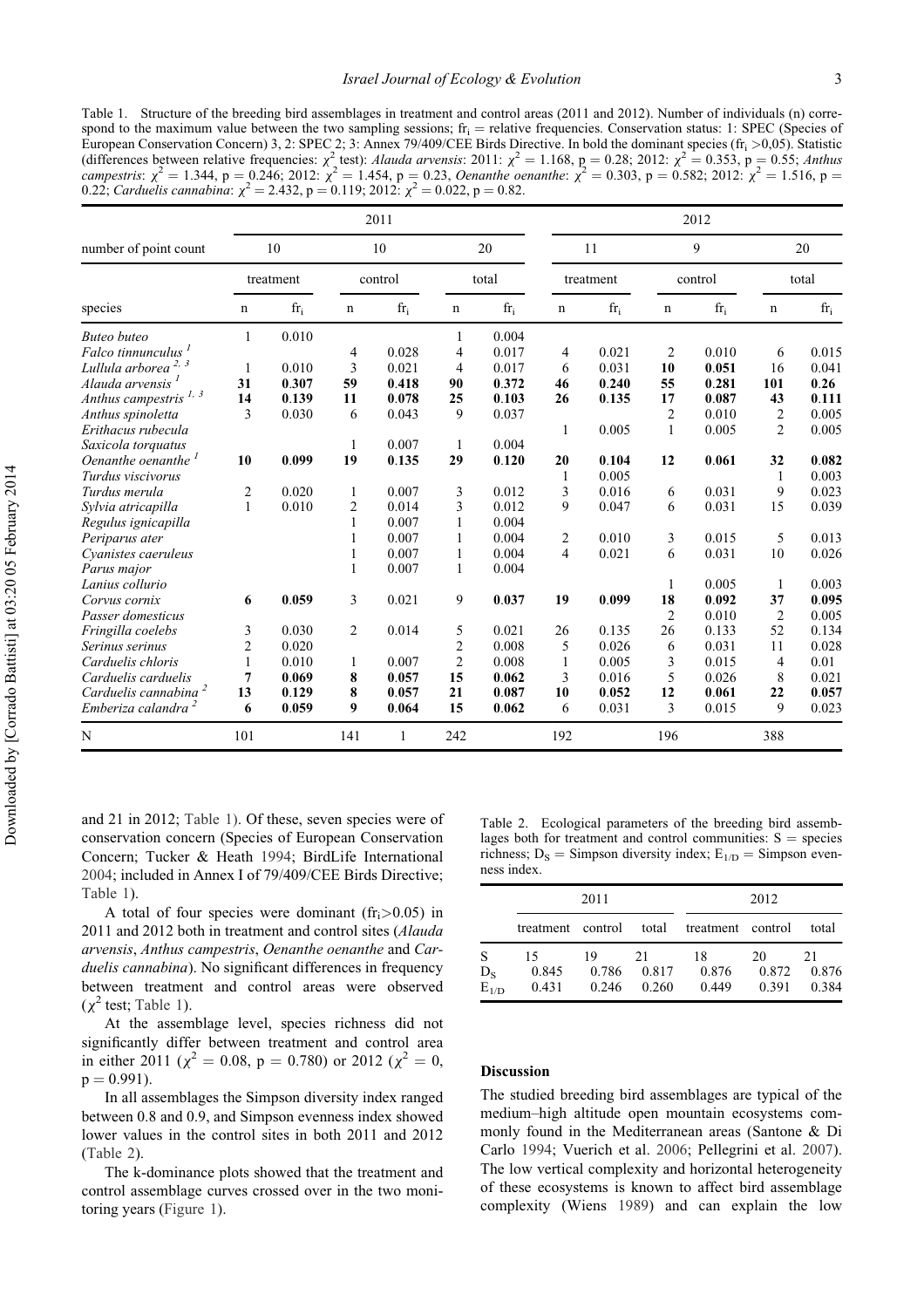

Figure 1. K-dominance plot for the treatment and control breeding bird assemblages in high altitude secondary prairies of central Apennines. Black circles with bolded line: 2011 treatment (wind farm area); white circles with continuous line: 2012 control; black squares with bolded line: treatment (wind farm area); white squares with continuous line: control.

diversity values registered here as well as in other sites in the same Apennine areas (Mancinelli et al. 2009; Battisti et al. 2010; Vignoli et al. 2010). Despite these assemblages being poor in species richness, they are of high conservation concern (more than 50% of the species are included in the European Directive or SPEC annexes; BirdLife International 2004).

In this study we did not detect any indirect impact of wind farms on breeding birds, at either the species or the assemblage level. At the species level we did not observe differences in the relative frequencies of the four most abundant breeding bird species comparing treatment and control sites. At the assemblage level, although we observed lower evenness values in control sites in both years, the repeated crossing over of the treatment and control curves in the k-dominance plot suggests a substantial lack of stress at this hierarchical level (see Lambshead et al. 1983; Magurran 2004; Dornelas et al. 2011). Our results show that a wind farm located in this specific site condition (Mediterranean high-medium altitude secondary prairies) does not indirectly impact breeding birds, at least in the short–medium term.

These results are preliminary because they are limited to a short monitoring period (two years) and focused on small-sized breeding birds in the spring. Therefore, our results cannot exclude an indirect (e.g. for habitat change induced by wind farm) or direct impact (for collision with turbines) on other bird assemblage sub-groups (e.g. migrants or wintering raptors and/or other larger/less frequent breeding birds). Further studies should be focused on other phenological or taxonomical-characterized assemblages of these Mediterranean ecosystems, possibly for a longer monitoring period.

Despite these limitations, we can conclude that wind farms' indirect impact on birdlife is a very site-specific matter and that more research should be dedicated to better understanding the relationship between indirect impact and site-specific habitat/assemblage characteristics to produce a more general framework in supporting the planning and design of wind farms.

#### Acknowledgements

We wish to thank Elia Forlizzi, Osvaldo Locasciulli, Giuliano Milana and Andrea Storione for their field support. The authors are grateful to the people in charge and the technicians of ENECO S.r.l. who made this research possible. We also thank Dr. Alessandro Zocchi for his thorough English revision of the manuscript. An anonymous reviewer has enabled us to greatly improve the first draft of the manuscript.

#### References

- AERC TAC, 2003. AERC TAC Checklist of bird taxa occurring in Western Palearctic Region, with distributional notes on subspecies – 15th Draft on line: http://www.aerc.be
- Battisti C, Vignoli L, Bologna MA. 2010. Breeding birds in an Appennine massif (Majella, central Italy): Do "common species" could act as surrogate for characterize species richness and composition of the communities? Ekológia (Bratislava). 29:207–218.
- Bibby CJ, Burgess ND, Hill DA, Mustoe S. 2000. Bird Census Techniques. 2nd ed. London: Academic Press.
- Birdlife International 2004. Birds in Europe: population estimates, trends and conservation status. Cambridge, UK: Birdlife International. Birdlife Conservation Series 12.
- Catorci A, Ottaviania G, Vitasović Kosićb I, Cesaretti S. 2012. Effect of spatial and temporal patterns of stress and disturbance intensities in a sub-Mediterranean grassland. Plant Biosystems. 2:352–367.